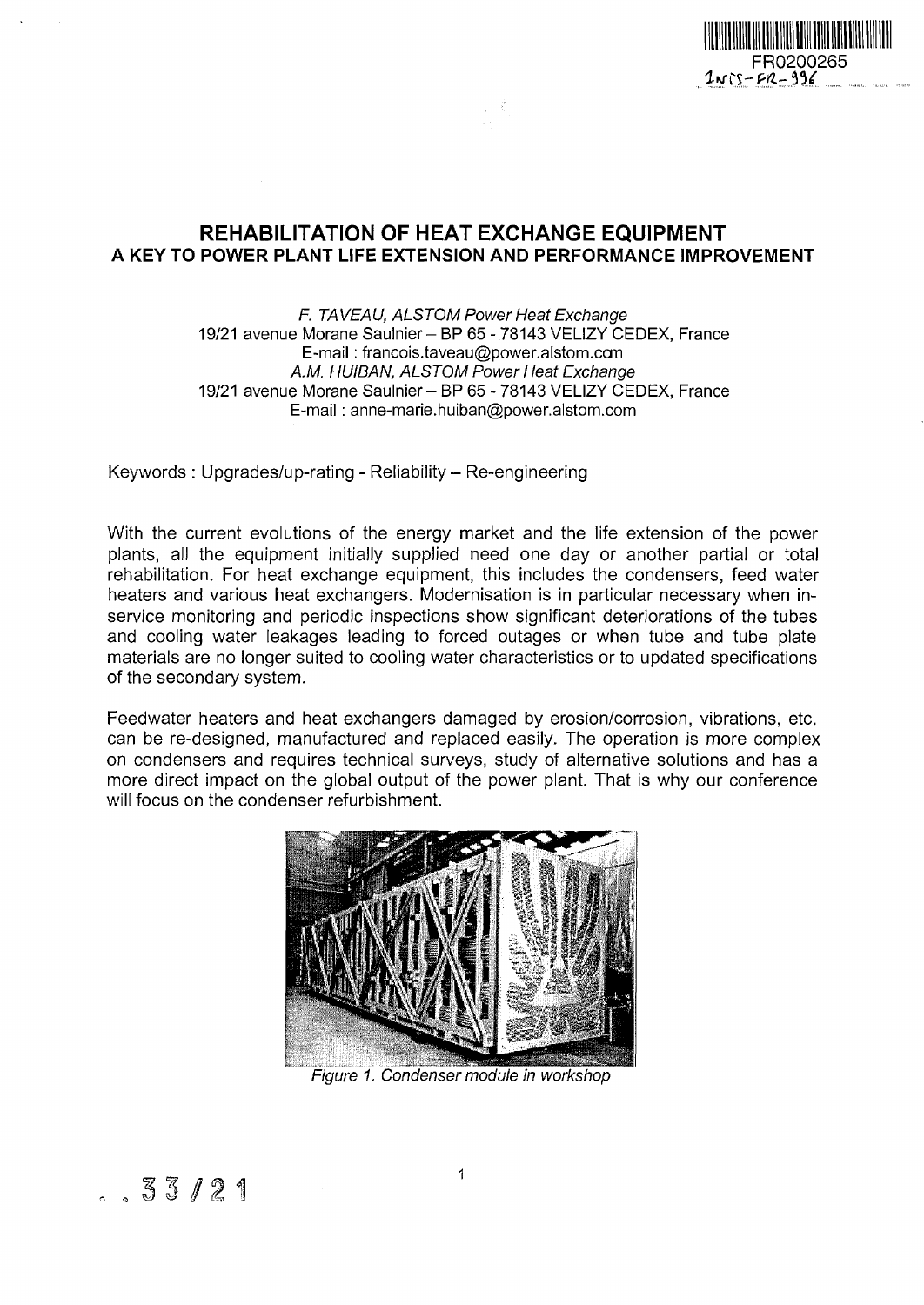#### **The revamping methods**

Several solutions are available, which we describe below, but only the last one "modular revamping" answers the requirements of the power plant operators, as to upgrading and reliability over the whole life of the power plant.

Traditionally, our Company, as other Companies in the field, has carried out partial or total retubings of heat exchange equipment. In the middle of the 80's, we made an important step forward in implementing the modular technique for the replacement of condensers of any size. And this was a challenge. This modular technique was first implemented on the French nuclear plants of the 900 MW range, then extended to 1,300 MW condensers (Nogent). We now use this modular technique in the construction of new condensers for its numerous advantages, up to 1,450 MW condensers (N4 : Chooz and Civaux).

#### • Retubing as original

This is the single tube-by-tube retubing using new tubes in the same material as the original one. This solution is only selected if the original material has been satisfactory (acceptable cost/operating life ratio). It can be selected in case of accidental damages to the tube bundle.

Limits : This solution cannot answer modifications of the operating conditions : if the steam generator has been upgraded to 105 % of its initial value, the retubed heat exchanger will not possibly fill in its role without operating problems. This solution does not involve new technologies, new design rules or materials and is not the right answer to requirements of reliability over an extended life.

#### • Retubing with a different tubing material

When the tube bundle degradation is related to permanent phenomena (such as erosion or corrosion) or if the original material is no longer adapted (modification of cooling water characteristics or need for copper elimination), the utility can select a retubing with a new tube material, without modification of the tube bundle layout. In this case, one has to act carefully and estimate the possible power losses due to the modifications of the heat exchange factor as well as the possible future problems of tube vibration.

Additional conditions must be fulfilled :

- Other condenser components, especially tubesheets, must be in a good condition to allow a satisfactory retubing operation ;
- Number and spacing of tube support plates should not lead to a risk of vibrations for the new tube bundle. For instance, in the case of retubing copper alloy tubes with thin-wall titanium tubes, the vibration calculations lead generally to a tube support plate number larger than in the existing condenser. Therefore, retubing would be ruled out, except if staking, possibly on a large scale, is acceptable.
- In addition to retubing (as original or with a new tubing material), other improvements can be carried out, such as tubesheet coating to protect the tubesheet and multigrooving of the holes (which can be easily carried out on site) to improve the tightness of the tube-to-tubesheet joint.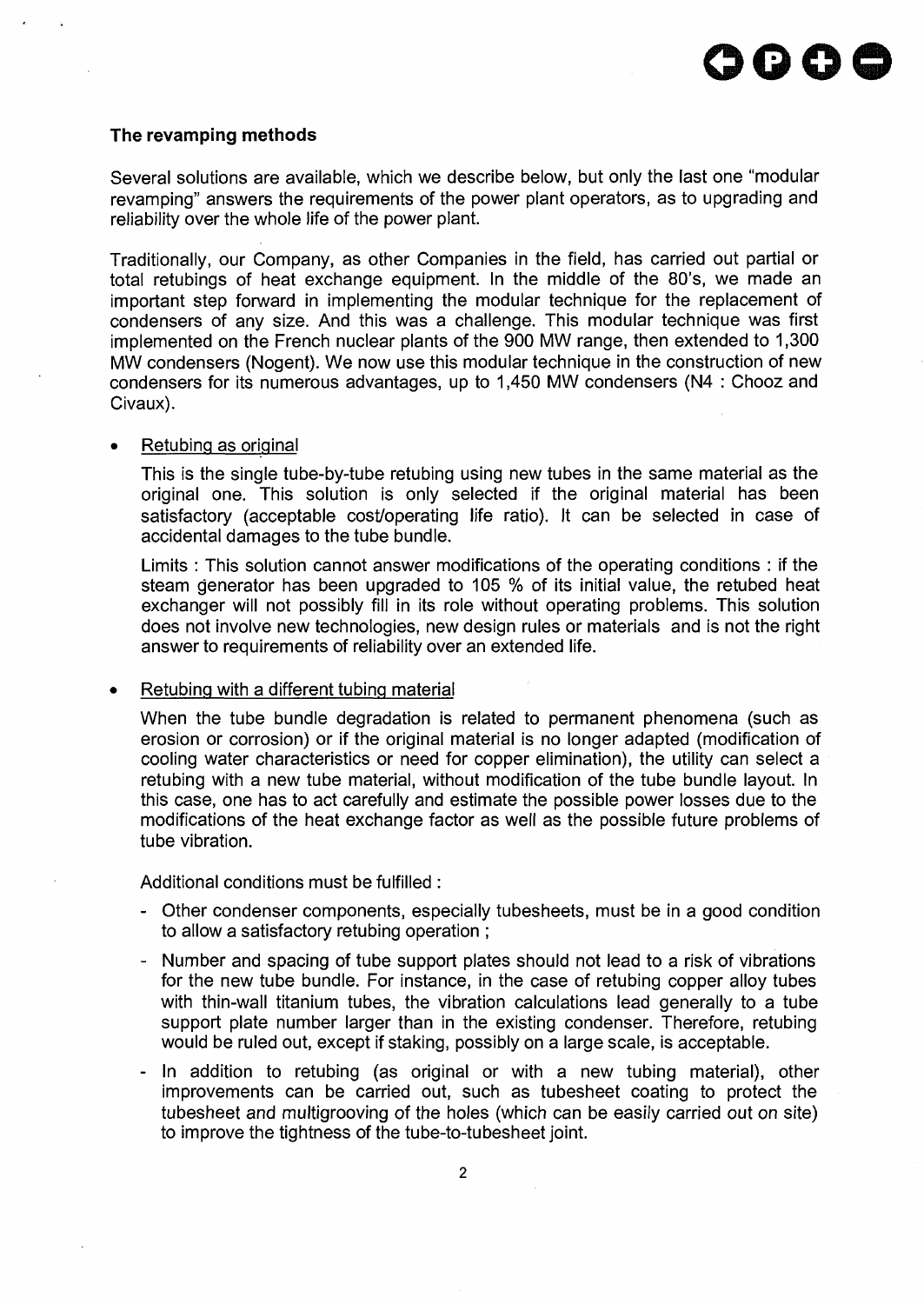#### In-place reconstruction

This solution consists in re-engineering the whole equipment and rebuild at site a newly-designed condenser. It enables to increase the equipment performances using new technologies and providing a new design taking into account experience feedbacks.

This solution is technically optimal, but obviously keeps the plant in outage for too long a period and will then only be selected if prefabrication is not possible (for instance if module access is precluded because of transportation difficulties between the workshop and the power plant) or when it is impossible to slide the modules in the plant (due for example to the civil engineering design).

#### **The modular solution**

Condenser modular refurbishment as developed by our Company consists in overhauling the existing condenser with complete tubed modules constructed in workshop and transported to the power plant where they are inserted into the condenser in place of the existing tube bundles.

This solution enables to completely modify the tube bundle design (tube and tubesheet materials, heat exchange surface, tube bundle layout, number of tube support plates), to improve performances or at least to offset the possible performance decrease due to a tubing material change and, generally speaking, to solve the problems incurred during the power plant operation.

The modular solution furthermore allows for a better fabrication quality than on site (for example, when thin-wall titanium tubes are welded to titanium tubesheets, which must be done in a clean room) and a reduction of the site work time.

#### **Technical problems solved by the modular revamping - Common to all projects**

- Turbine exhaust pressure higher than expected (related to the heat load and the flow and temperature of the circulating water) which can result in losses of output: a difference of 5 mbar in the nominal exhaust pressure of a turbo-generator unit results in losses of output, from about 1 MW in a 330 MW fossil-fired power station to 5 MW in a 900 MW PWR nuclear plant.
- High oxygen level in the condensate : if this oxygen level is not obtained at the condenser outlet by an appropriate design of tube bundles and adequate air extraction equipment, it is necessary to completely deaerate the water leaving the condenser by injecting auxiliary steam into the condenser hotwell, with some loss of output. The modular renovation of the Unit 1 condenser at the Dampierre Power Station on the banks of the River Loire (PWR 900 MW), allowed the elimination of deaerating equipment in the condenser hotwell, resulting in a gain in output of 7 MW.
- Damages to the condenser tubes: erosion/corrosion, abrasion, breaks due to vibration, etc. which require adapted answers, such as replacement of copper alloy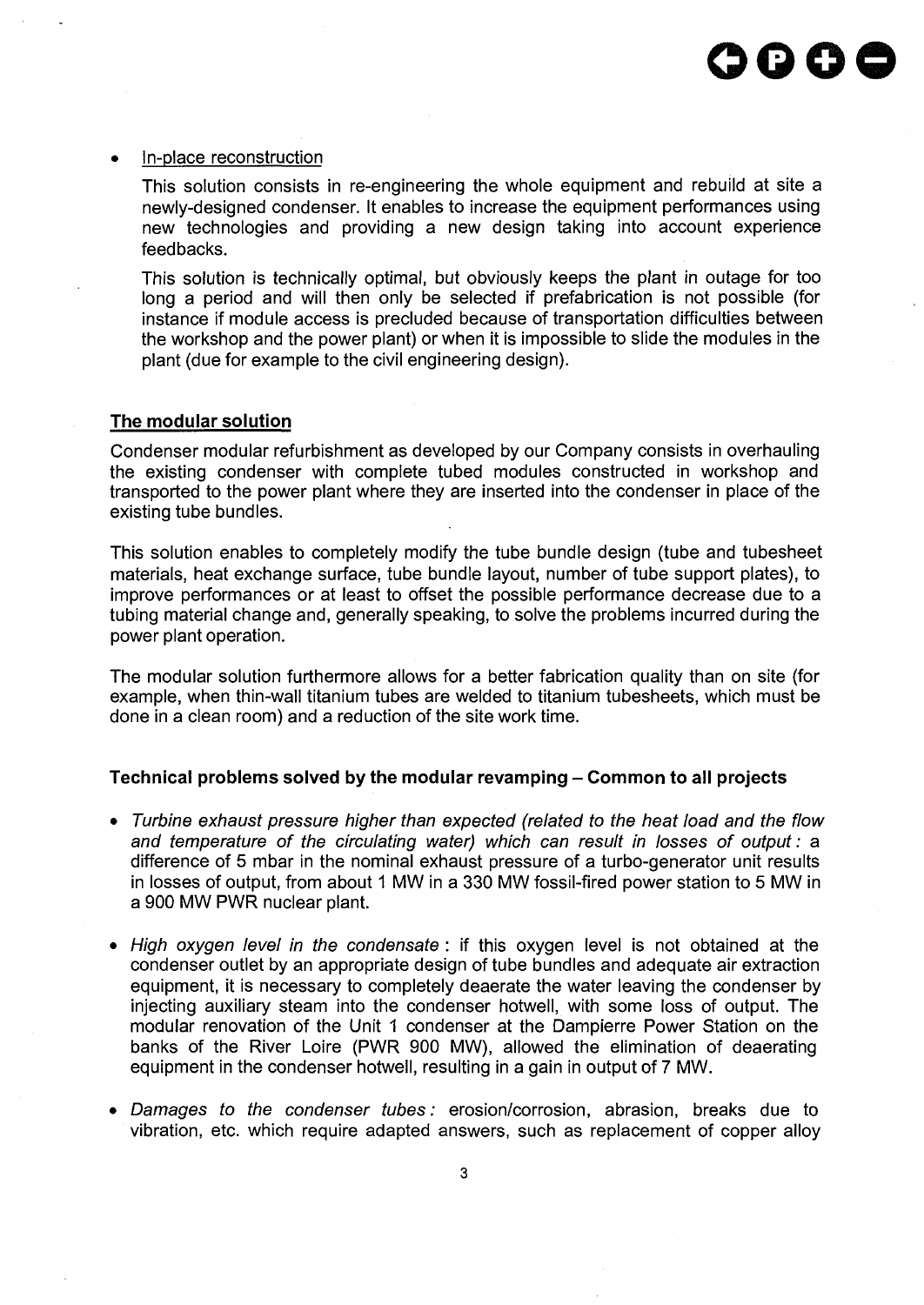

tubes in the air cooling section corroded by ammonia, protection of peripheral areas eroded by high-velocity wet steam, installation of filters in the cooling system...

- Leakage of cooling water into the condenser shell: due to damaged tubes or defective  $\bullet$ tube-to-tubesheet joints. This is specially detrimental if the condenser is cooled by sea water.
- Copper alloy tube bundles in condensers for PWR nuclear power stations Experience has shown that copper deposits cause damages to the steam generators in nuclear power plants of the PWR type. Copper tubes have then to be replaced by stainless steel or titanium tubes. Elimination of copper alloys in the secondary circuit also enables to operate the feedwater system with a higher pH, thus minimising corrosion attacks in the feed heating plant and steam generators.

Too high copper rejects are also harmful for the environment. If this problem occurs, measures must be taken to avoid copper particles to be rejected in the rivers.



Figure 2. Nogent-sur-Seine, France (2x1,300 MWPWR)

#### **Particular site configurations - Specific responses**

From our 15 years' experience in condenser rehabilitation in modules, we have gained a wide knowledge on all types of site configurations, covering probably all difficulties that can be found during site interventions on existing equipment:

- Our experience has enlarged our capacity to cope with various arrangements of the machine room (small space in front of the building, use of large cranes, condenser installed several metres below the ground level...);
- We have the know-how of handling of modules with several shapes and sizes (as heavy as 140 tons, as high as 10 m, as long as 19 m) transported by various means, on land and water;
- We have references in various outputs and types of power stations (fossil, PWR, BWR, WER) from 220 to 1,300 MW, and in the rehabilitation of condensers initially supplied by another company (see our list of references on pages 10 and 11).

#### **Straight access**

Dampierre 1, France (900 MW PWR), operated by EDF

This first example is a standard case when there is enough room in and in front of the turbine building to extract the old tube bundles and insert the new modules without particular difficulties.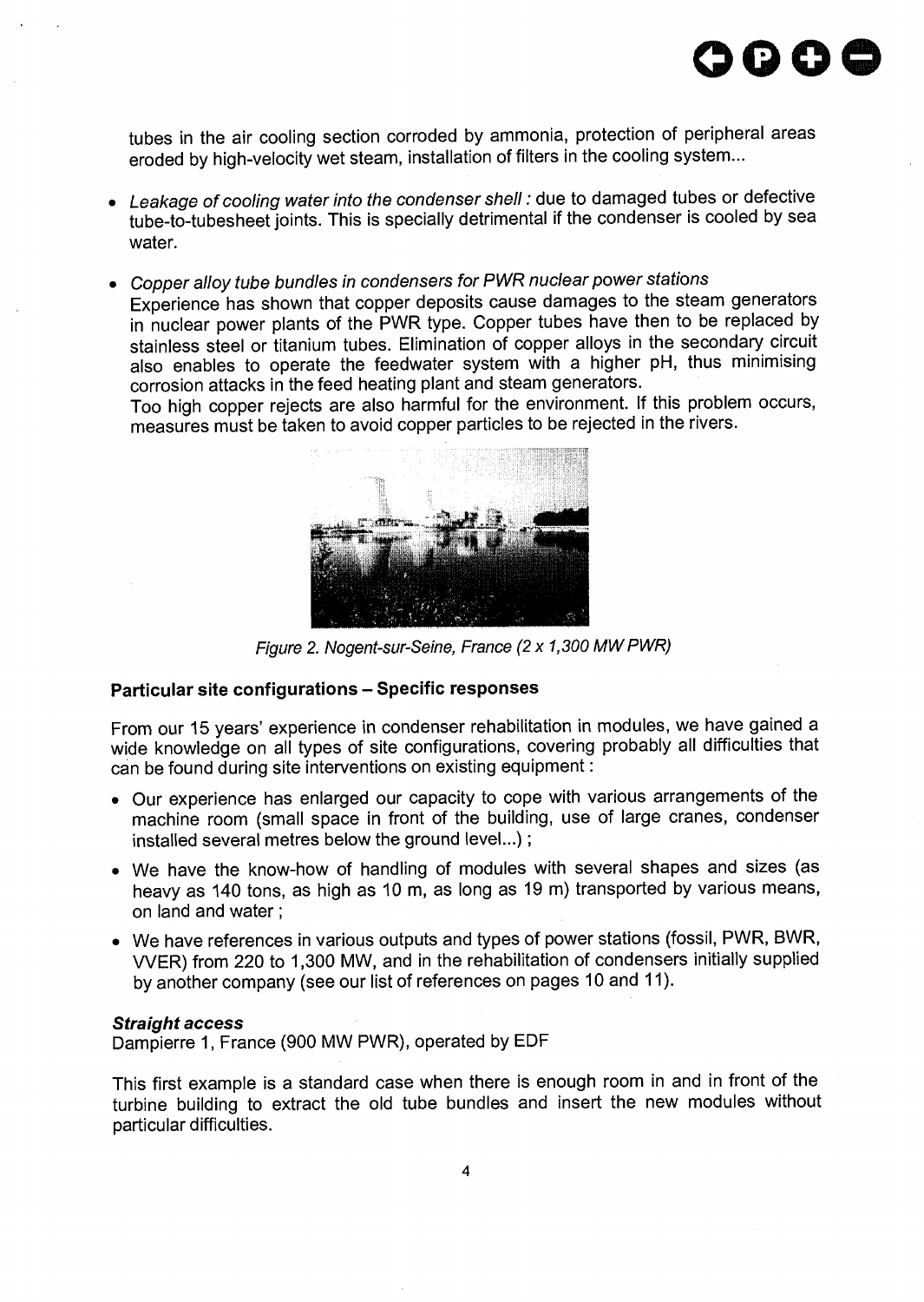

The constraints of time schedule (site works to fit in the outage period needed for steam generator replacement) and the possibility to improve overall tube bundle performances led EDF to undertake a complete revamping using the modular technology.



Figure 3. Dampierre 1 – Condenser module introduction

In 1990, EDF decided to change the brass tube bundles of Dampierre 1 after about 70,000 working hours, to protect the new steam generators against any chemical pollution (copper or oxygen). The tube bundles showed the different types of deterioration already observed in other units of the CP1 programme : impingement tube erosion, internal tube abrasion, ammoniacal corrosion of air cooler tubes.

Various additional technical improvements were included in the revamping operation to increase the equipment performances, such as the replacement of LP1 heater brass tube bundle by 304L stainless steel tubes in order to eliminate any trace of copper in the secondary circuit, the modification of the bled steam pipe No. 2 layout to reduce steam pressure drop in the condenser exhaust neck, the modification of the ball cleaning system, the installation of a helium test device, the installation of magnetic filters in hotwell bottom, the installation of a hydraulic guard on the condenser-turbine expansion joint and the fitting of additional measuring instruments.

Further to the analysis of the dismantling work around the condenser and LP1 heaters, it has been necessary to modify all the piping isometric layout, to locate on site the cables and small pipes not listed and to set up temporary new sections to keep certain general service systems working (compressed air, ventilation, fire protection).

Considering the large number of people working at site in the condenser, special measures were taken to guarantee a high level of security, such as the installation of a gas extraction system or the centralisation of hygiene and security programmes.

The module handling, both inside and outside the machine room, was undertaken by means of a multi-directional trailor. The main features of the site works included:

- Preparation of the area around the condenser in order to facilitate the removal of the existing bundles and the insertion of the new modules,
- Installation of the LP1 heaters in the condenser neck,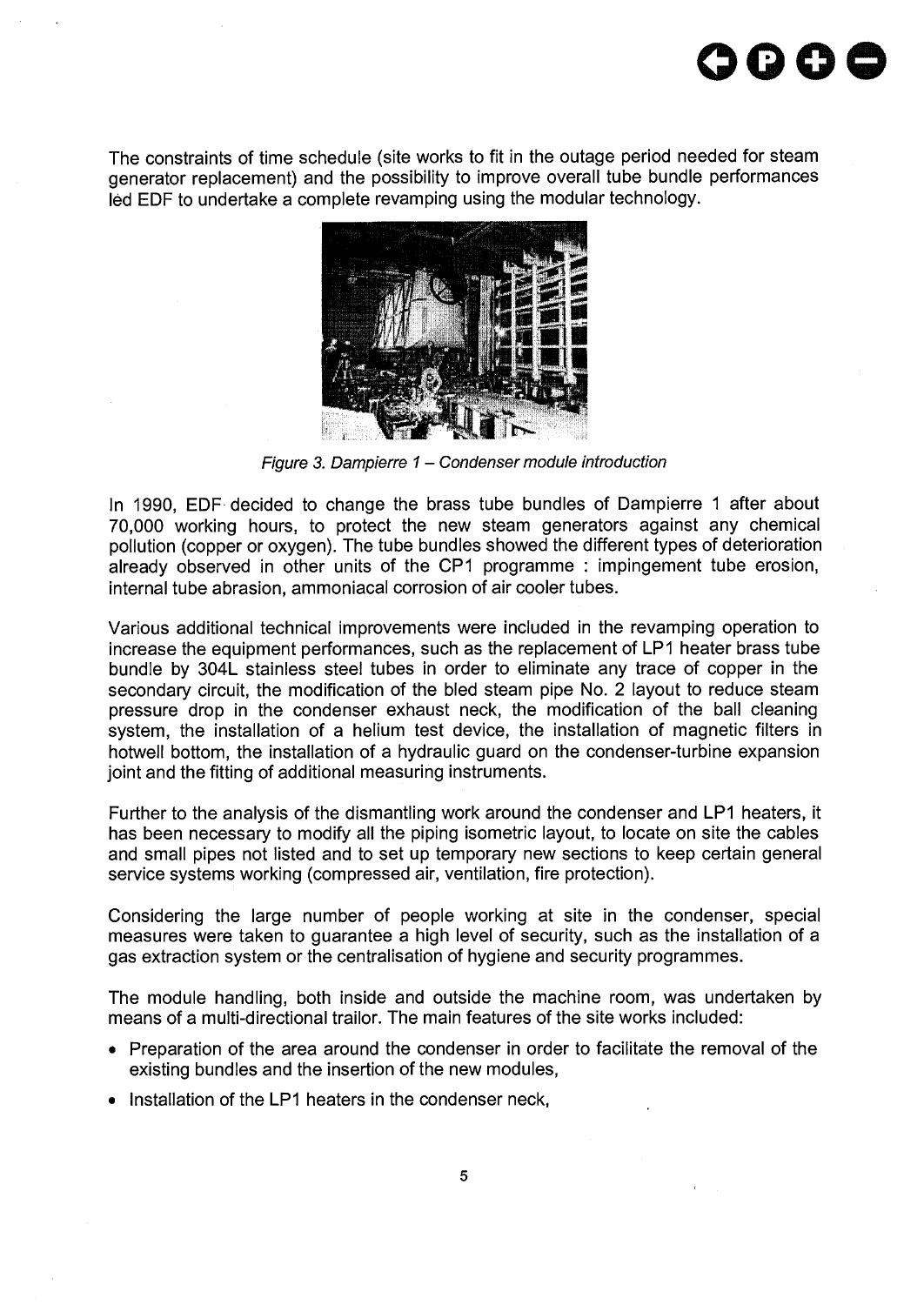

- Completion of certain modifications inside the neck, concerning the bled steam pipe No. 2, air extraction pipes, make-up water pipe...
- Preparation of the new tube bundle installation.

This preparation consisted mainly of:

- Blocking the turbine/condenser expansion joint,
- Installing support for the LP steam by-pass diffusers,
- Cutting out the existing water-boxes and dismantling certain parts of the inlet and outlet cooling water pipes (bends, ball cleaning system sleeves, expansion bellows...),
- Stiffening the existing tube bundles for modular extraction,
- Cutting the connections between the existing modules and the exhaust neck, shell and hotwell,
- Laying the necessary sliding rails and supports for handling inside the hotwell as well as vertical props for the new modules.

After extraction of the existing bundles, the new modules were brought into the machine hall by trailor, positioned opposite the condenser after a 90° rotation, then put onto hydraulic jacks, placed on the rails, inserted and set into final position.

After dismantling the components used for handling, the connections between modules and condenser were established, the condenser walls closed, the inlet water-boxes fitted and surroundings restored.

After recommissioning, the tube bundle sealing was tested by injecting helium into the circulating water and tracing possible leaks at vacuum pump discharge. Then the performance tests checked the following guarantees :

- The condensation pressure above the tube bundle,
- The condensate oxygen content,
- The cooling water pressure drop between inlet and outlet water-box flanges,
- The condensate sub-cooling.

These tests showed that, compared to the previous tube bundles, the new ones ensure better condensate deaeration leading to a gain of about 7 MW, which corresponds to the shutdown of the auxiliary deaerating steam. All things being equal and at nominal conditions, the new design with radiant-type tube bundles also improves the vacuum by 4 mbar, i.e. a new power gain of 4 MW.

Note that a simple retubing with stainless steel tubes would have entailed a power loss of 5 MW compared with the previous layout (loss due mainly to a lower thermal conductivity).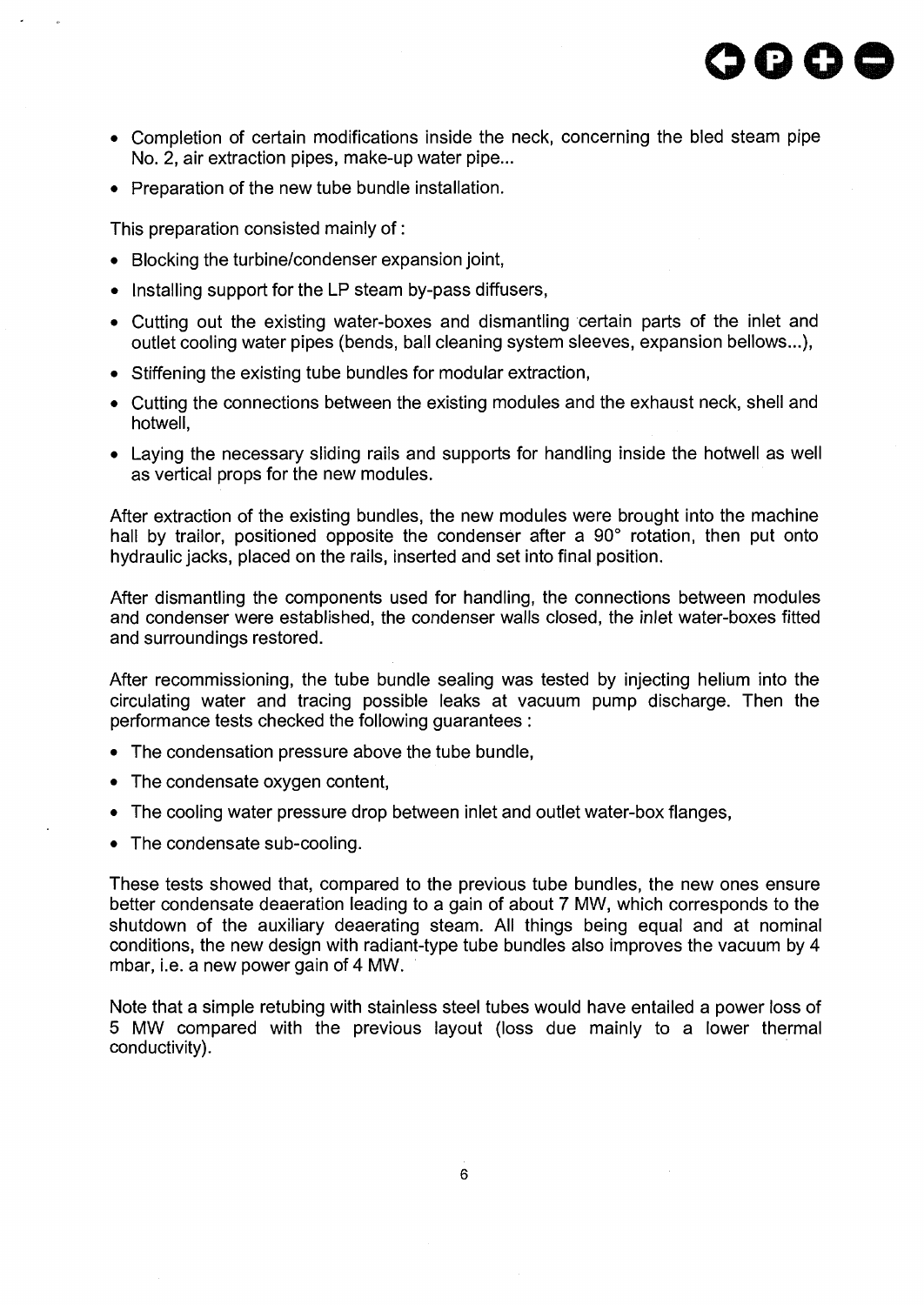# **oooo**

#### **Restricted access due to outside obstacles**

Almaraz, Spain (2 x 900 MW PWR) operated by CNA

In this operation, the arrangement of the power station, the location of external items such as the electric transformers, the beams and steelworks of the turbine hall, the ground resistance have represented major challenges.

In order to allow the replacement in a time as short as that imposed by the programmed shutdown of the unit (maximum time allowed for the installation of the four modules per unit was 26 days), it was necessary to prepare meticulously all the retrofit operations. Particularly, during the design period, precise measurements were made at site to ensure the environment knowledge and to define the handling, step by step, as well as the erection sequence. For the same purpose, a first intervention on the condenser was carried out during a shutdown of the plant some months ahead of the main shutdown, in order to achieve in advance some preliminary reinforcements and modifications.

• Using a large capacity crane (800 tons) for the module installation and to reduce the handling time.

This capacity was necessary because of the location of the condensers in a pit. It was the first time in all our experience when we had to use such large lifting equipment. In addition, the proximity of the electrical transformers of the plant made the task even more complicate. The distance between the wall which surrounds the transformers and the wall of the machine room building is smaller than the length of the modules. Consequently, the center of gravity of the modules was moved by adding additional weights at one end to allow a dissymetrical position of the supporting cables. Thus the new module could be introduced in the building without foul between the cables and the wall. When positioned in the axis, the module was laid down on the rails and pushed in place using hydraulic jacks.



Figure 4. Almaraz - Module handling

- Cutting the old tube bundles in two inside the condensers because of their weight (200 tons) and their dimensions, to obtain lighter structure parts that the crane can handle.
- Setting up a temporary support to maintain the structure weakened by the cuts and specially the feedwater heaters placed in the condenser neck.
- Temporary dismantling of the overhead wires coming out from the alternator for the installation of the 800 ton crane.
- The presence of underground cooling water ducts necessitated to take special precautions to avoid any load on the ground higher than the authorized one.
- On unit 2, temporary displacement of the stand-by electric transformers.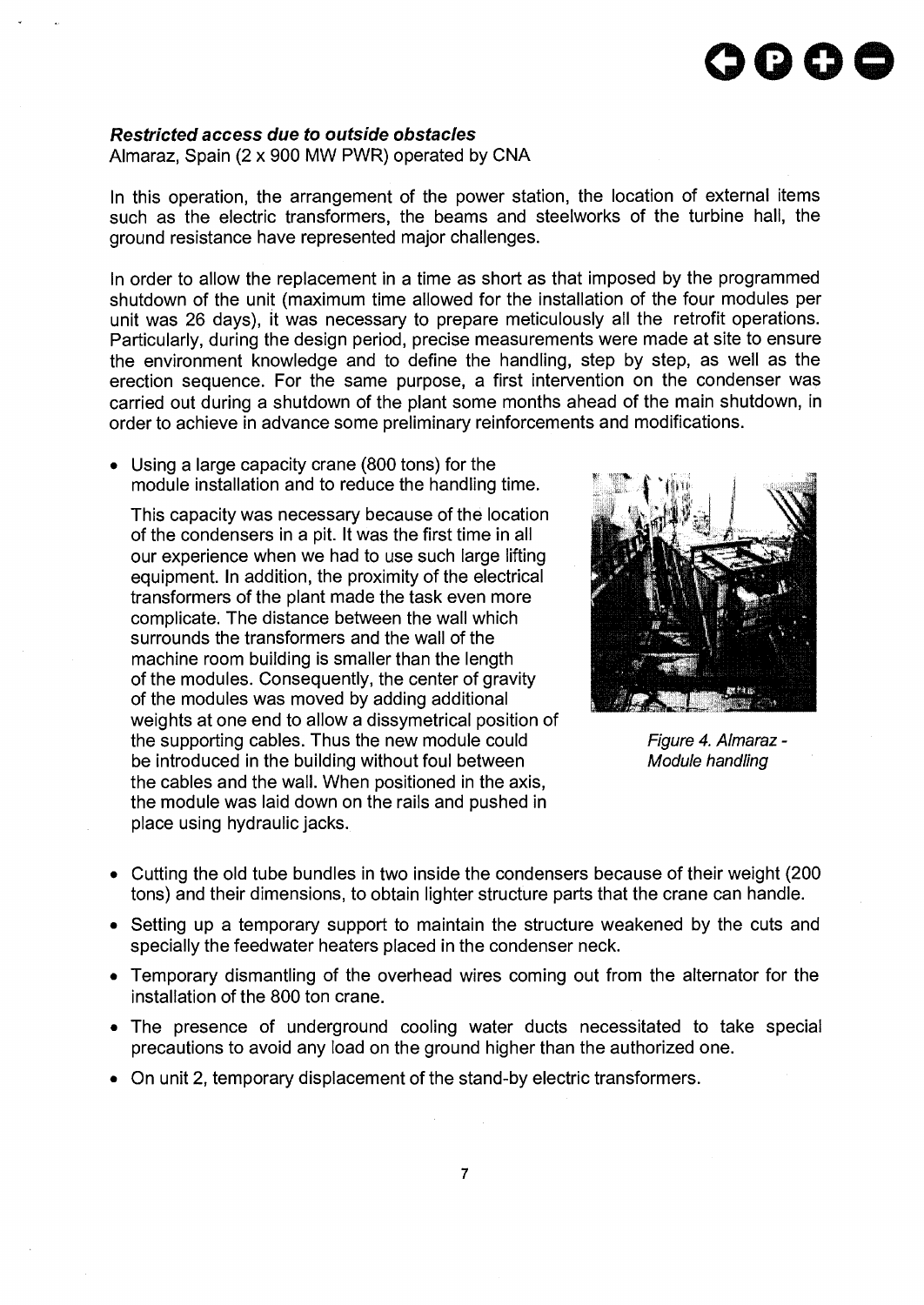

The site operations lasted 25 days and 15 hours for unit 1 and 22 days and 9 hours for unit 2, a record time for our Company, this time being measured from the authorization to enter the condenser on steam side, to the end of the hydraulic test after the condenser has been kept full of water during 12 hours.

The performance tests carried out on both units on the basis of the ASME Power Test Code 12-2 Standards showed that both condensers gave full satisfaction with measurement results better than the given guarantees for the vacuum (gain from 1 to 3 mbar depending on the test operating conditions), the condensate oxygen content (0.6 to 2 ppb versus 5 ppb) and the condensate subcooling (0.1 °C to 0.25 °C reheating versus 0.3 °C subcooling).

Furthermore, from the follow-up of the condenser operation by CNA, it appears that over a long period, the condensing pressure remains lower than the guaranteed value for the corresponding operating conditions and obviously better than the old condenser performances, enabling an electric output gain comprised between 1 and 3 MW for each unit, depending on the cooling water temperature.

#### Difficult access due to condenser arrangement in the turbine building Bugey, France (4 x 900 MW PWR) operated by EDF

Two units are cooled in open circuit by the Rhone river water and the other two in semiopen circuit by cooling tower. EDF decided to refurbish the 4 condensers to increase the reliability and performance of its condensers, through an improvement of the tube bundle and a more efficient arrangement of the internal structures. The result proved very positive, as the renovated condenser helped improve the performances of the units by up to 12 MW.

The site operations were particularly challenging as the condensers are installed below the ground level at minus 7 metre level.

Preliminary studies carried out jointly by EDF and our Company had identified the obstacles to the installation of the new modules : pipes of various diameters, lines of cables, as well as the alternator coaxial sheathed cables and a huge reinforced concrete beam of 1.60 metres height, two items which had to be cut to give free access to the -7m level.

A guide structure was erected, designed to position the module straight over the handling shaft before lowering it down to -7m level. Tubular scaffoldings were used to reinforce the steelwork and to support the guide structure.

The site operations fit into the eleven week outage and included cutting and removal of the old bundles, handling and assembly of the new modules, structural modifications.

The handling was complex: the module was introduced into the machine room. Lifted by the overhead crane, moved slightly and then turned by 90°, it was put down on the trolleys of the guide structure. Unhooked from the crane and slowly pushed over the hole previously created after the concrete beam and the alternator sheathed cables have been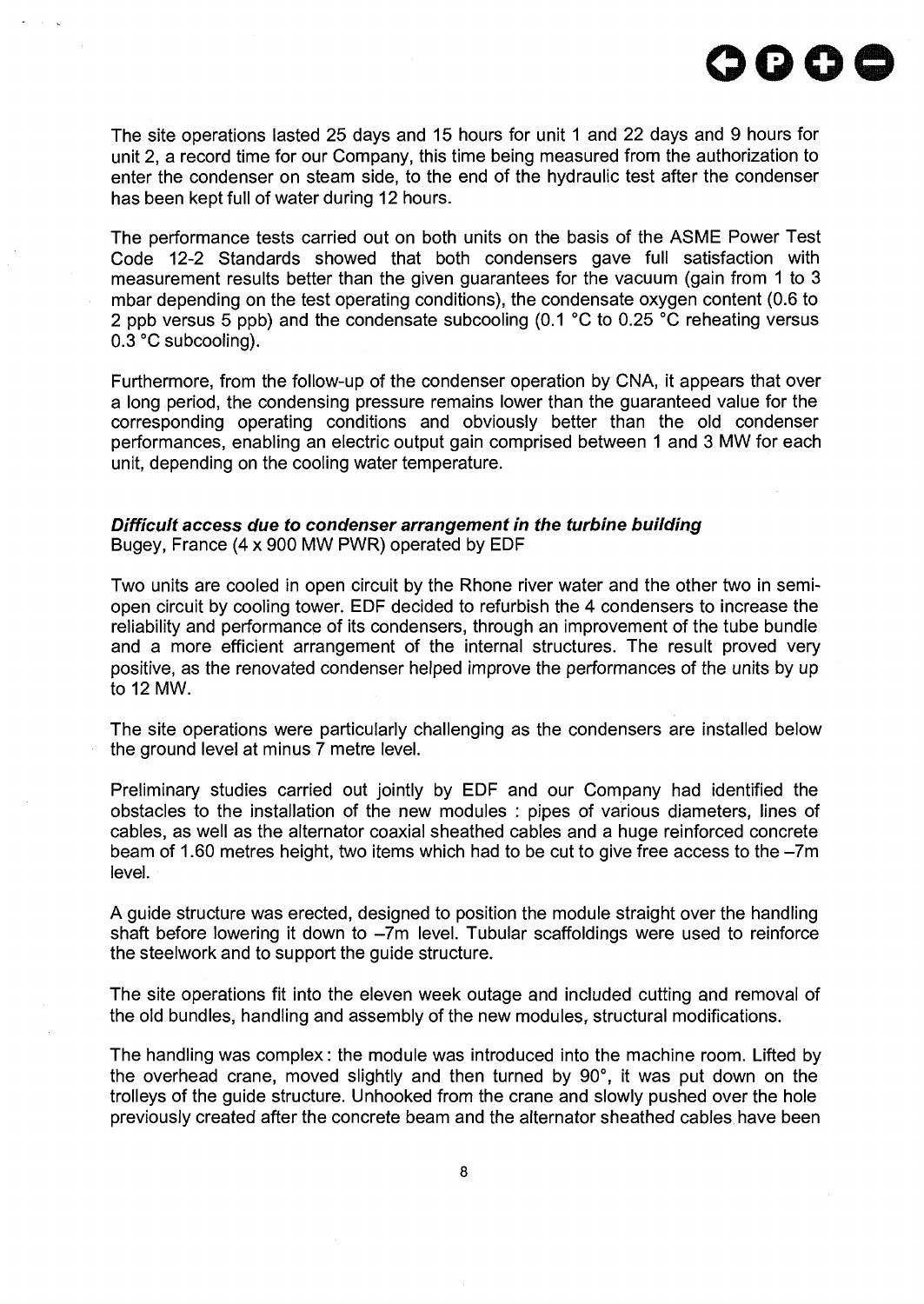

cut, it was lowered down to the -7m level and put down on the sliding rails. Then it was turned very precisely by 90° by means of special devices called "turtles" before being slid into its final position.





Figures 5 & 6. Bugey - Module handling

#### **Modular refurbishment: the best technico-economical solution**

The supplementary costs incurred by a modular refurbishment instead of a simple retubing are shortly recovered as this optimised solution gives, according to our experience, a return on investment of 3 to 5 years.

No overcost is charged for shutdown extra time, as a modular revamping can fit in a regular outage for maintenance, provided that some preliminary operations be carried out, if necessary, during a previous outage.

The updated design provides better performances and brings savings on O&M costs : the new materials are more elaborate and adapted to the actual operating conditions ; the workshop manufacture respects strict quality criteria. All this ensures a guaranteed reliability over the remaining life of the power plant.

The modular solution we offer our customer is optimised for his particular case and takes all the parameters into account to meet his needs and objectives as to absolute reliability but also cost effective solution.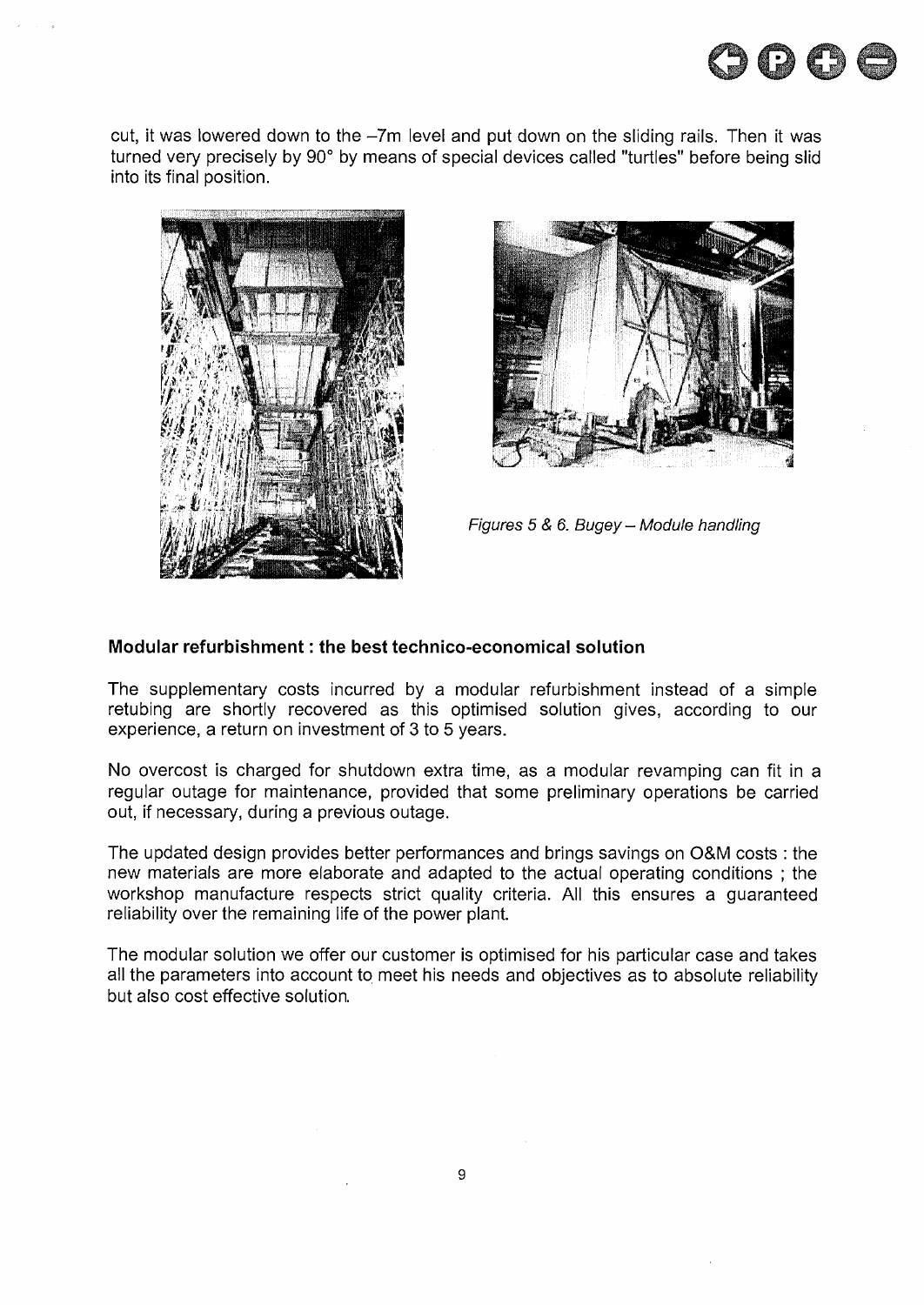# Figure 7. **ALSTOM Power Heat Exchange - List of references**

# MODULAR REVAMPING (France)

 $\mathbf{A}$ 

| <b>UTILITY - PLANT</b>              | POWER (MW)       | <b>ORIGINAL TUBING</b> | <b>REVAMPING</b>     | <b>REMARKS</b>                                                                                                          |
|-------------------------------------|------------------|------------------------|----------------------|-------------------------------------------------------------------------------------------------------------------------|
| YEAR OF ERECTION                    | <b>TYPE</b>      |                        |                      |                                                                                                                         |
| EDF - BUGEY 3<br>1990               | 900<br>N PWR     | 70/30 Ars-Brass        | 316L Stainless Steel | 6 modules - New tube<br>bundle layout - Tubes<br>welded to new solid 304L<br><b>SS tubesheets</b>                       |
| EDF - DAMPIERRE 1<br>1990           | 900<br>N PWR     | 70/30 Ars-Brass        | 316L Stainless Steel | 6 modules - New tube<br>bundle layout - Tubes<br>welded to new solid 304L<br>SS tubesheets                              |
| EDF - BUGEY 2<br>1990               | 900<br>N PWR     | 70/30 Ars-Brass        | 316L Stainless Steel | 6 modules - New tube<br>bundle layout - Tubes<br>welded to new solid 304L<br><b>SS tubesheets</b>                       |
| <b>EDF - TRICASTIN 3</b><br>1992    | 900<br>N PWR     | 70/30 Ars-Brass        | 316L Stainless Steel | 6 modules - New tube<br>bundle layout - Tubes<br>welded to new solid 304L<br>SS tubesheets                              |
| EDF - TRICASTIN 4<br>1992/93        | 900<br>N PWR     | 70/30 Ars-Brass        | 316L Stainless Steel | 6 modules - New tube<br>bundle layout - Tubes<br>welded to new solid 304L<br>SS tubesheets                              |
| EDF - BUGEY 5<br>1993               | $900 -$<br>N PWR | 70/30 Ars-Brass        | 316L Stainless Steel | 6 modules - New tube<br>bundle layout - Tubes<br>welded to new solid 304L<br>SS tubesheets                              |
| <b>EDF - TRICASTIN 2</b><br>1992/93 | 900<br>N PWR     | 70/30 Ars-Brass        | 316L Stainless Steel | 6 modules - New tube<br>bundle layout - Tubes<br>welded to new solid 304L<br><b>SS tubesheets</b>                       |
| <b>EDF - TRICASTIN 1</b><br>1994    | 900<br>N PWR     | 70/30 Ars-Brass        | 316L Stainless Steel | 6 modules - New tube<br>bundle layout - Tubes<br>welded to new solid 304L<br>SS tubesheets                              |
| <b>EDF - DAMPIERRE 3</b><br>1995    | 900<br>N PWR     | 70/30 Ars-Brass        | 316L Stainless Steel | 6 modules - New tube<br>bundle layout - Tubes<br>welded to new solid 304L<br>SS tubesheets                              |
| EDF - NOGENT 1<br>1998              | 1 300<br>N PWR   | <b>70/30 Brass</b>     | 316L Stainless Steel | 6 modules - New tube<br>bundle layout - Tubes<br>welded & expanded into<br>new solid 304L Stainless<br>steel tubesheets |
| EDF - NOGENT 2<br>1999              | 1300<br>N PWR    | <b>70/30 Brass</b>     | 316L Stainless Steel | 6 modules - New tube<br>bundle layout - Tubes<br>welded & expanded into<br>new solid 304L Stainless<br>steel tubesheets |
| EDF - BUGEY 4<br>1999               | 900<br>N PWR     | 70/30 Ars-Brass        | 316L Stainless Steel | 6 modules - New tube<br>bundle layout - Tubes<br>welded to new solid 304L<br><b>SS tubesheets</b>                       |